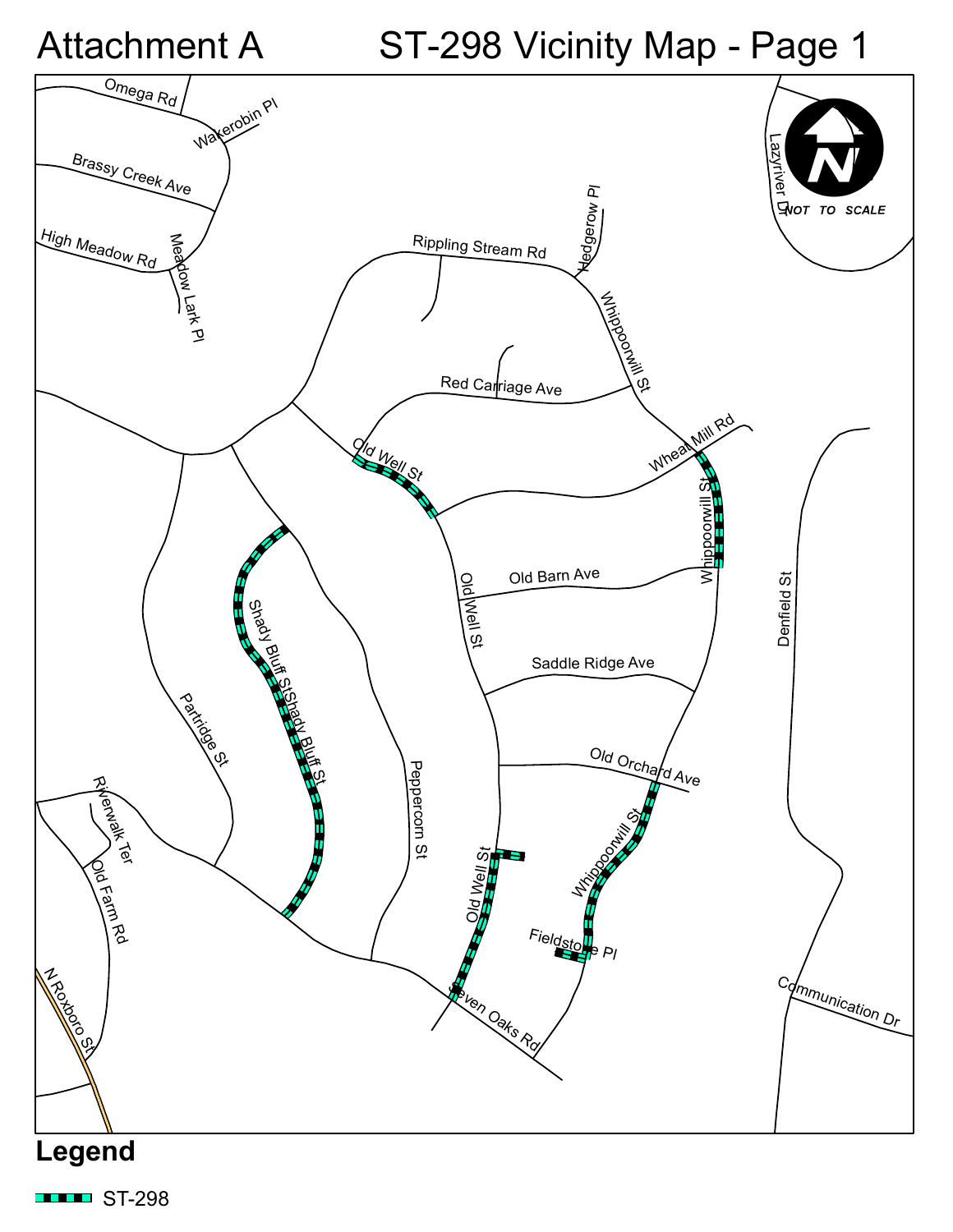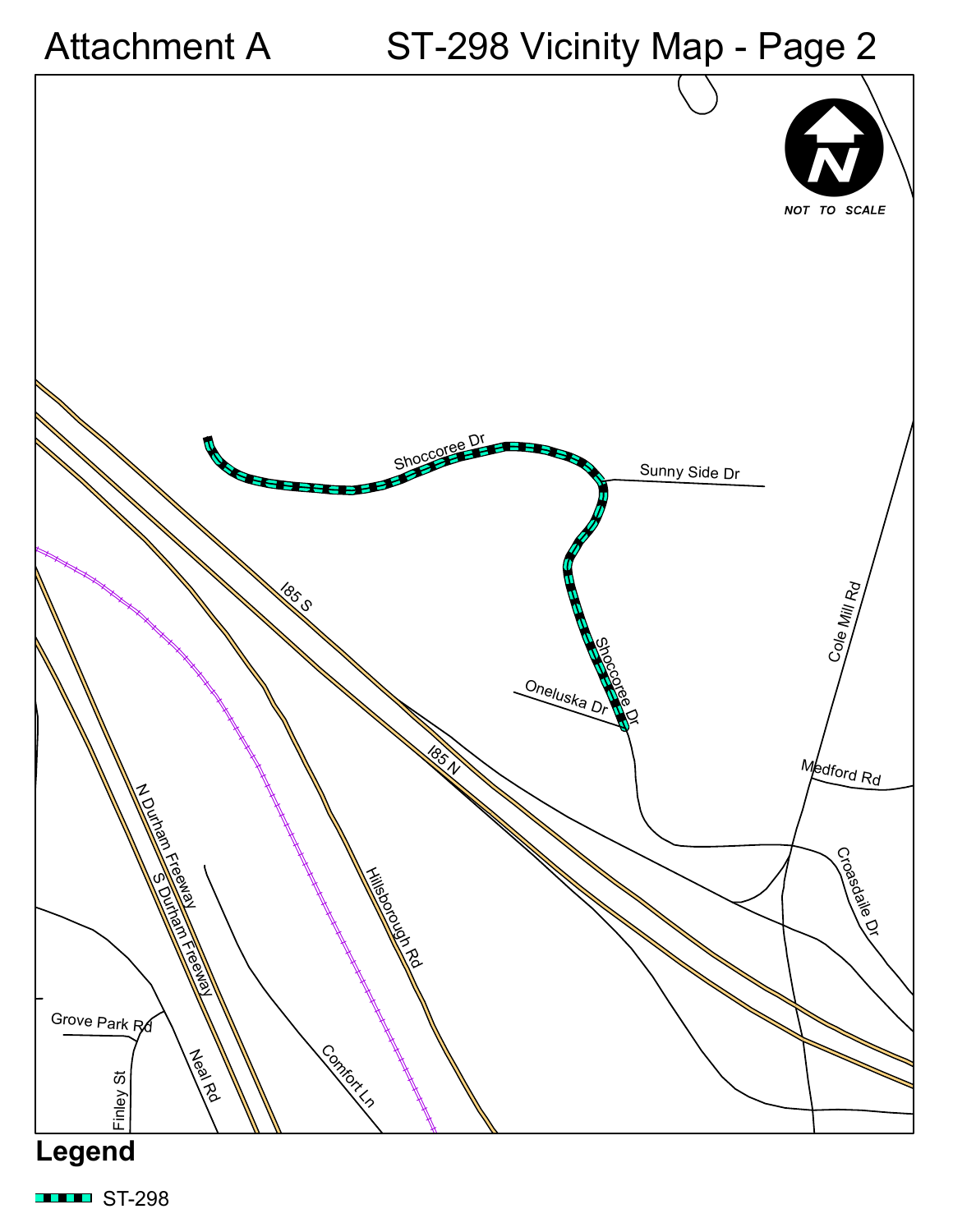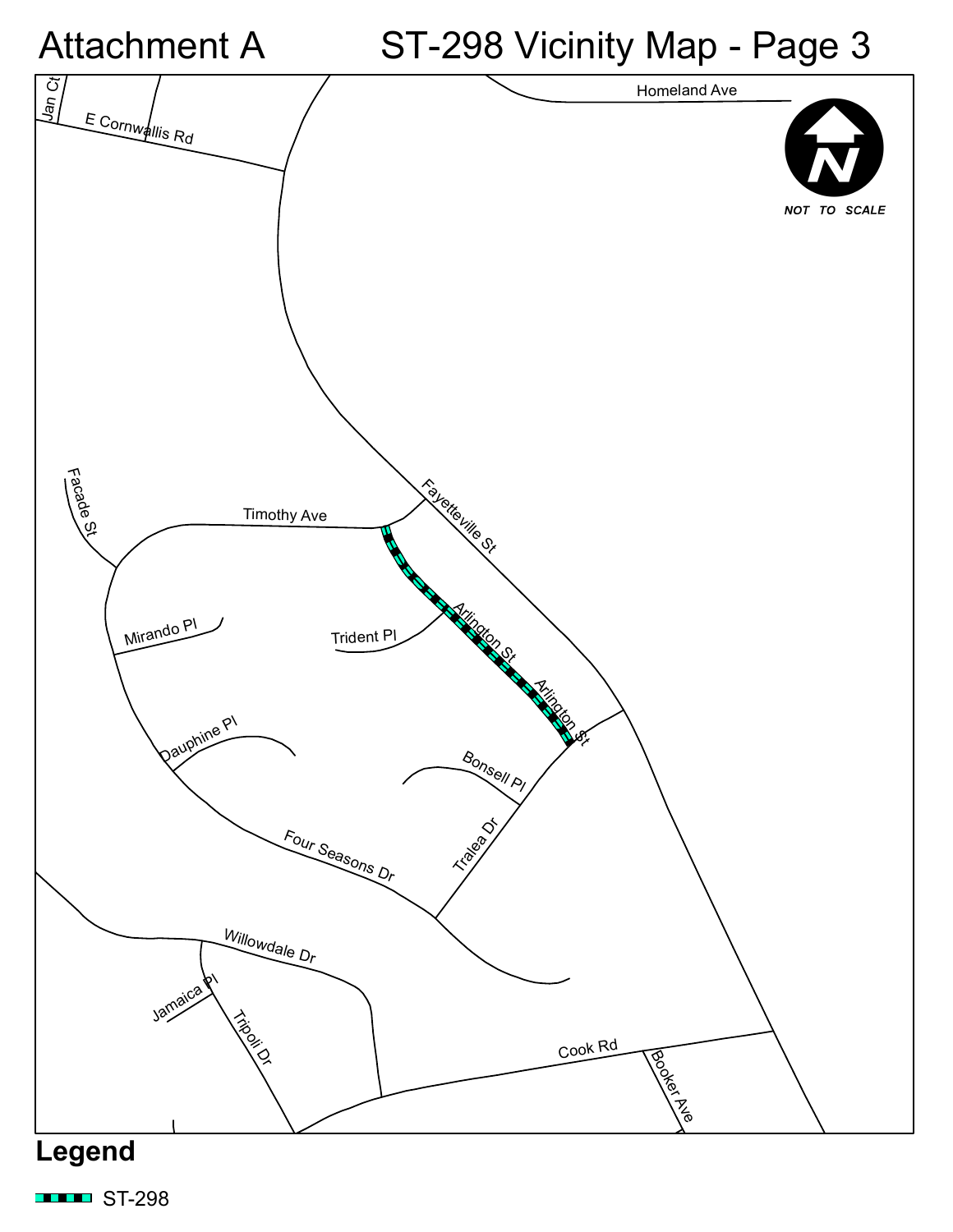

 $\blacksquare$ ST-298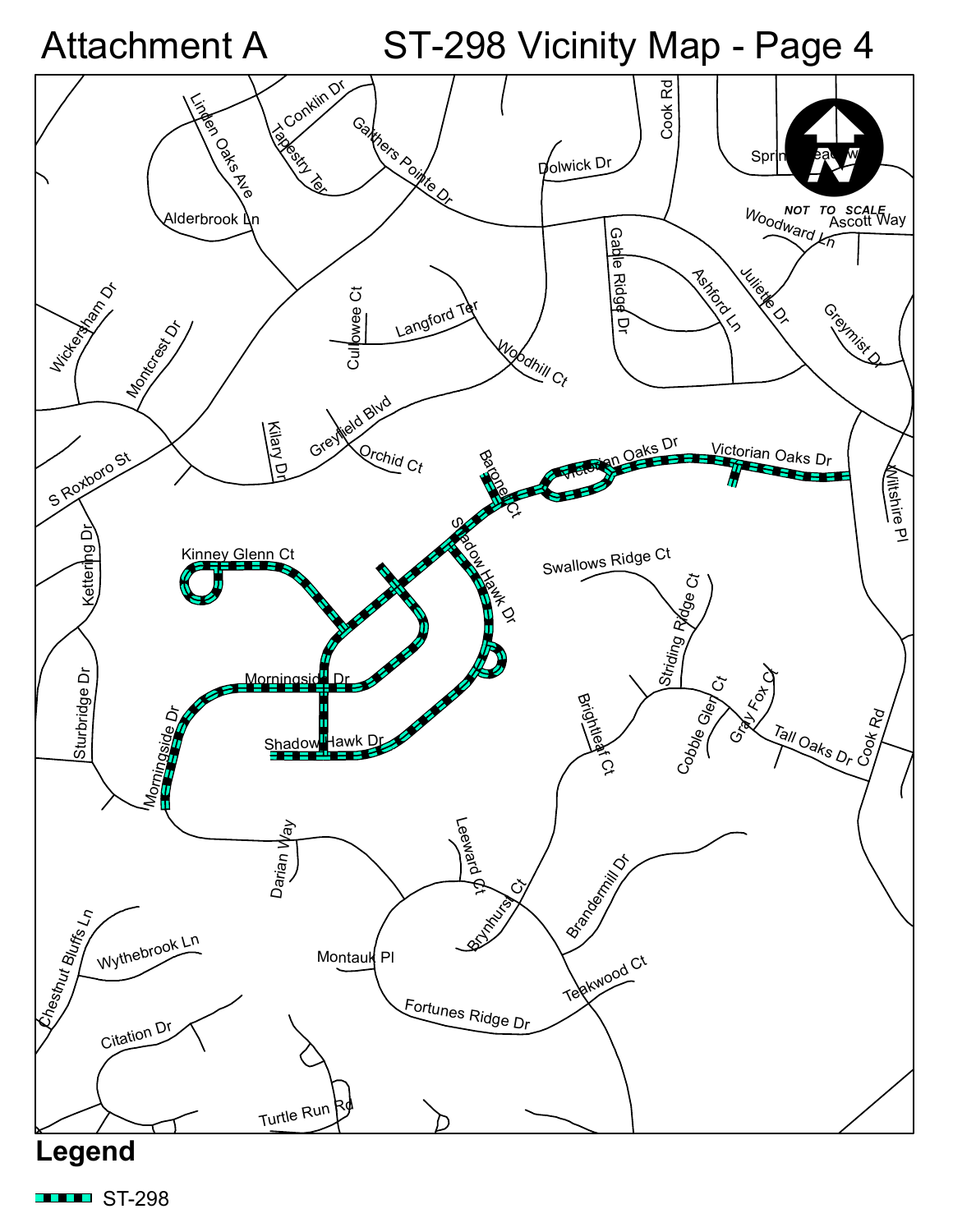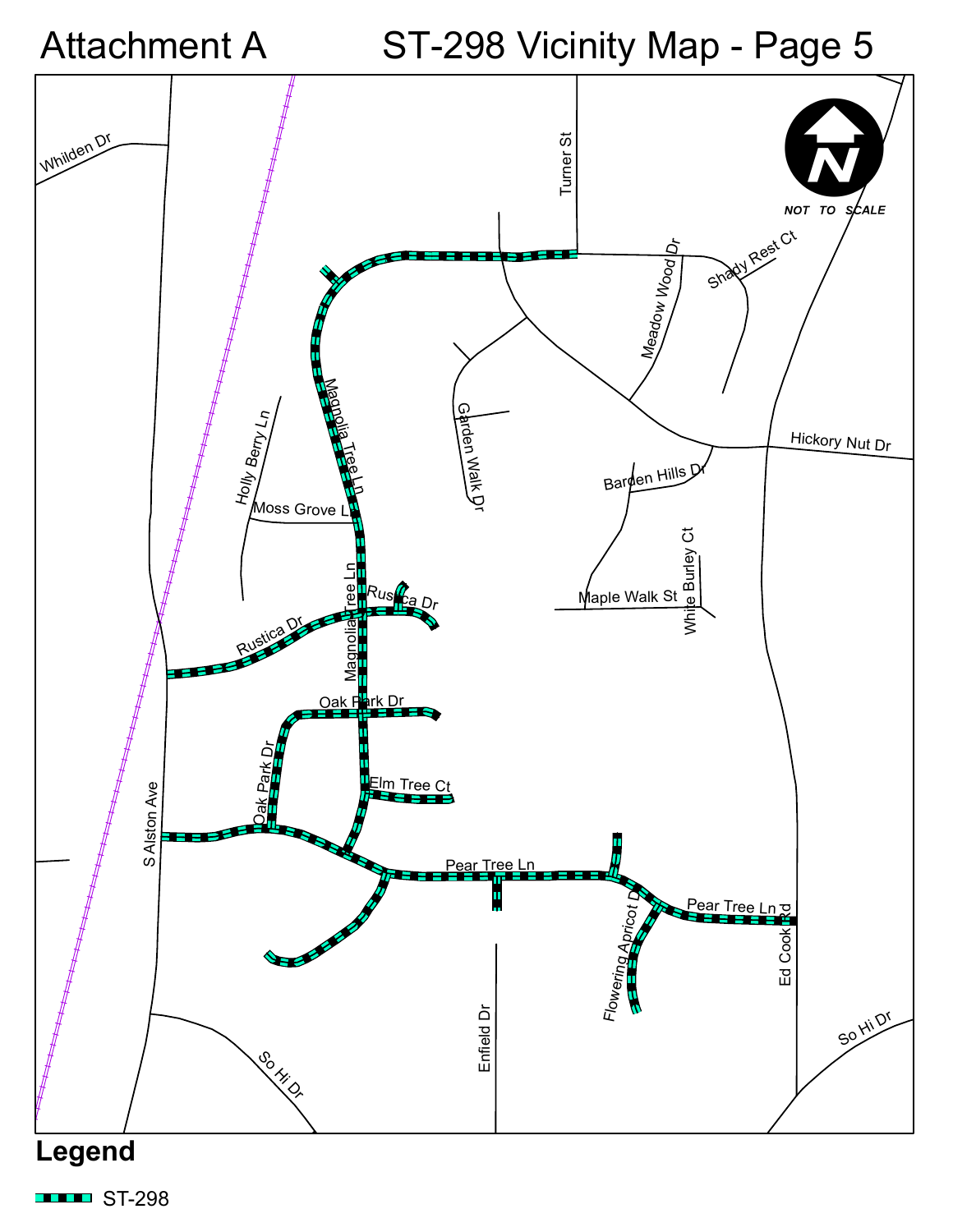

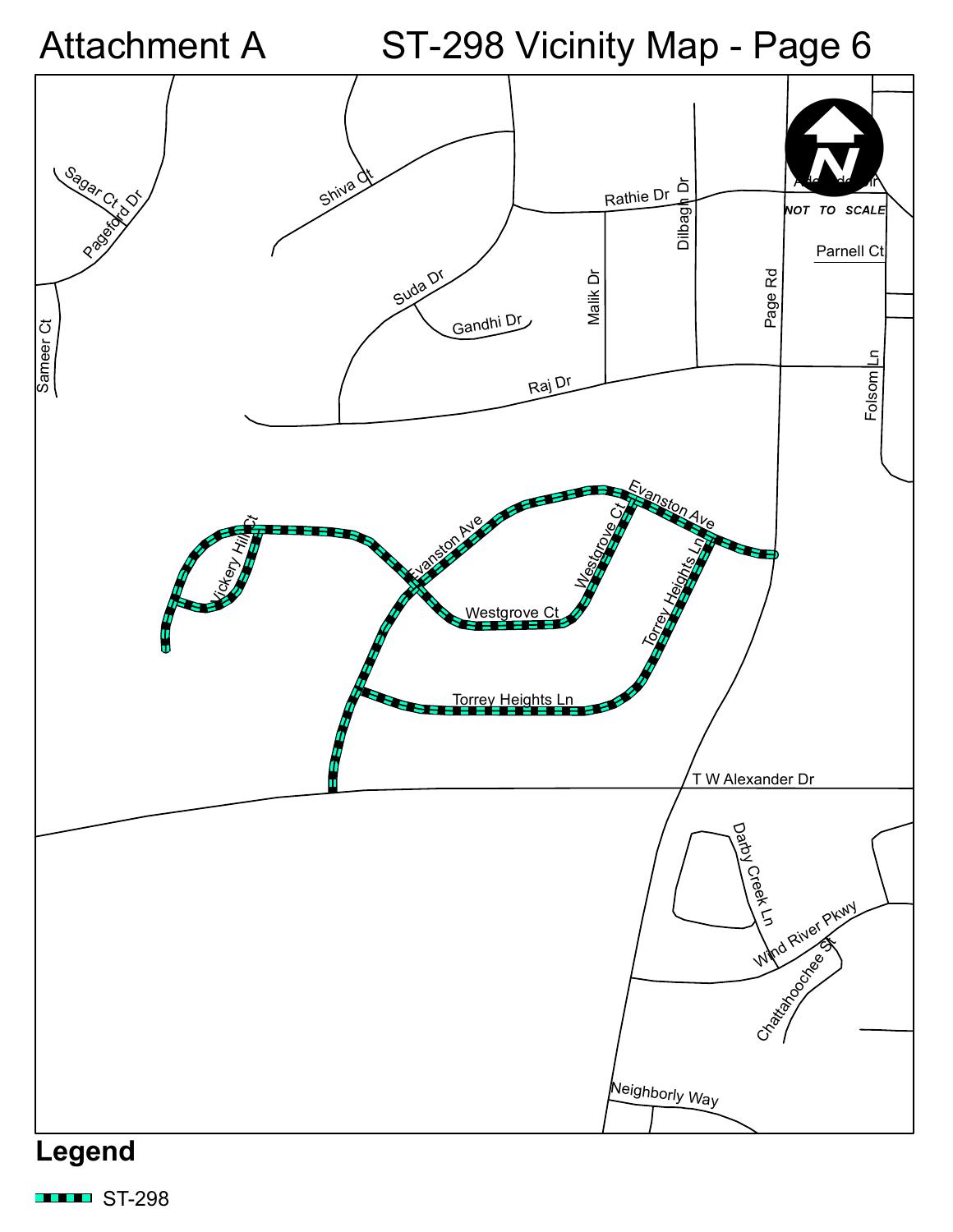

 $\blacksquare$ ST-298